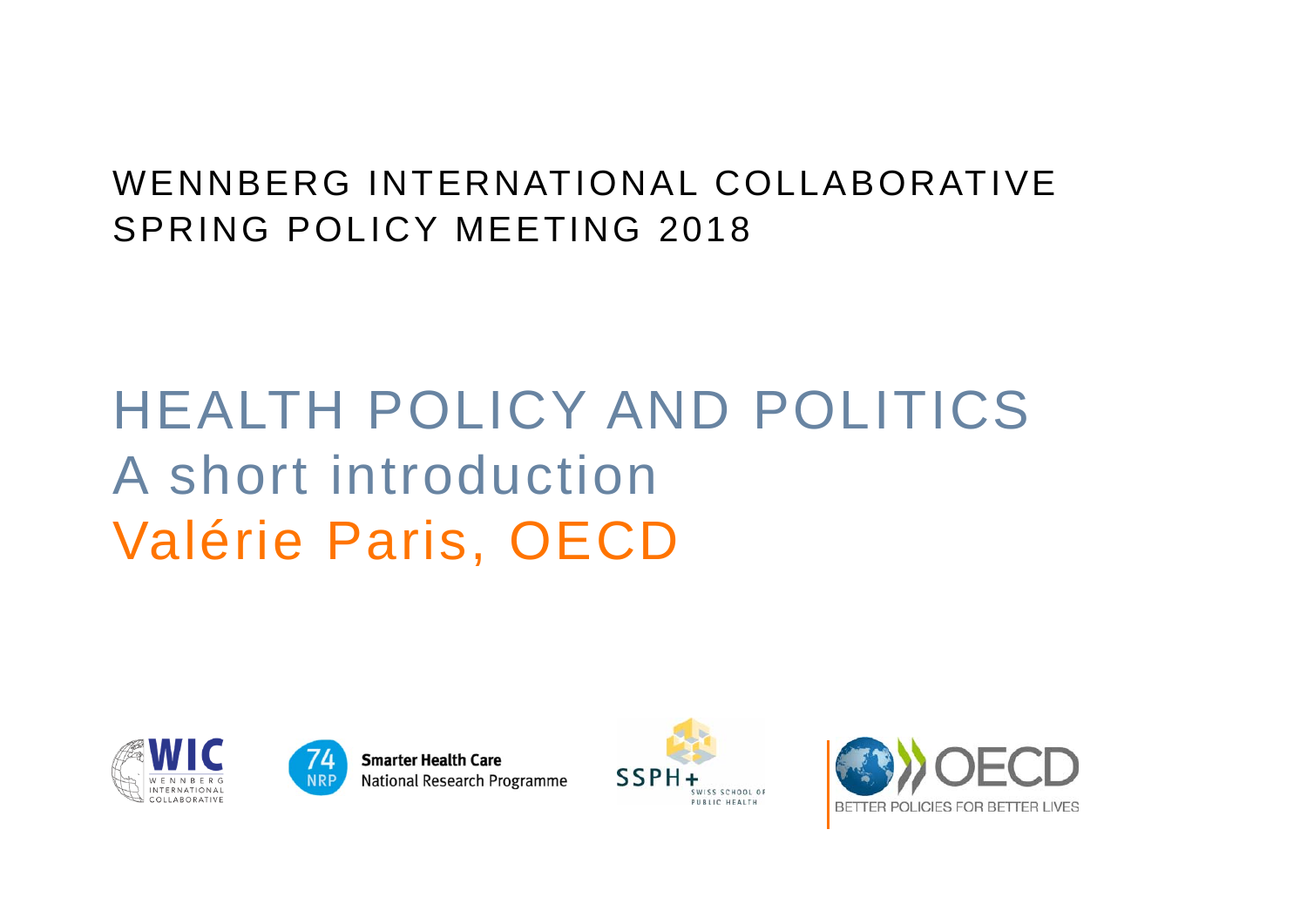## From research to policy implementation: politics is everywhere

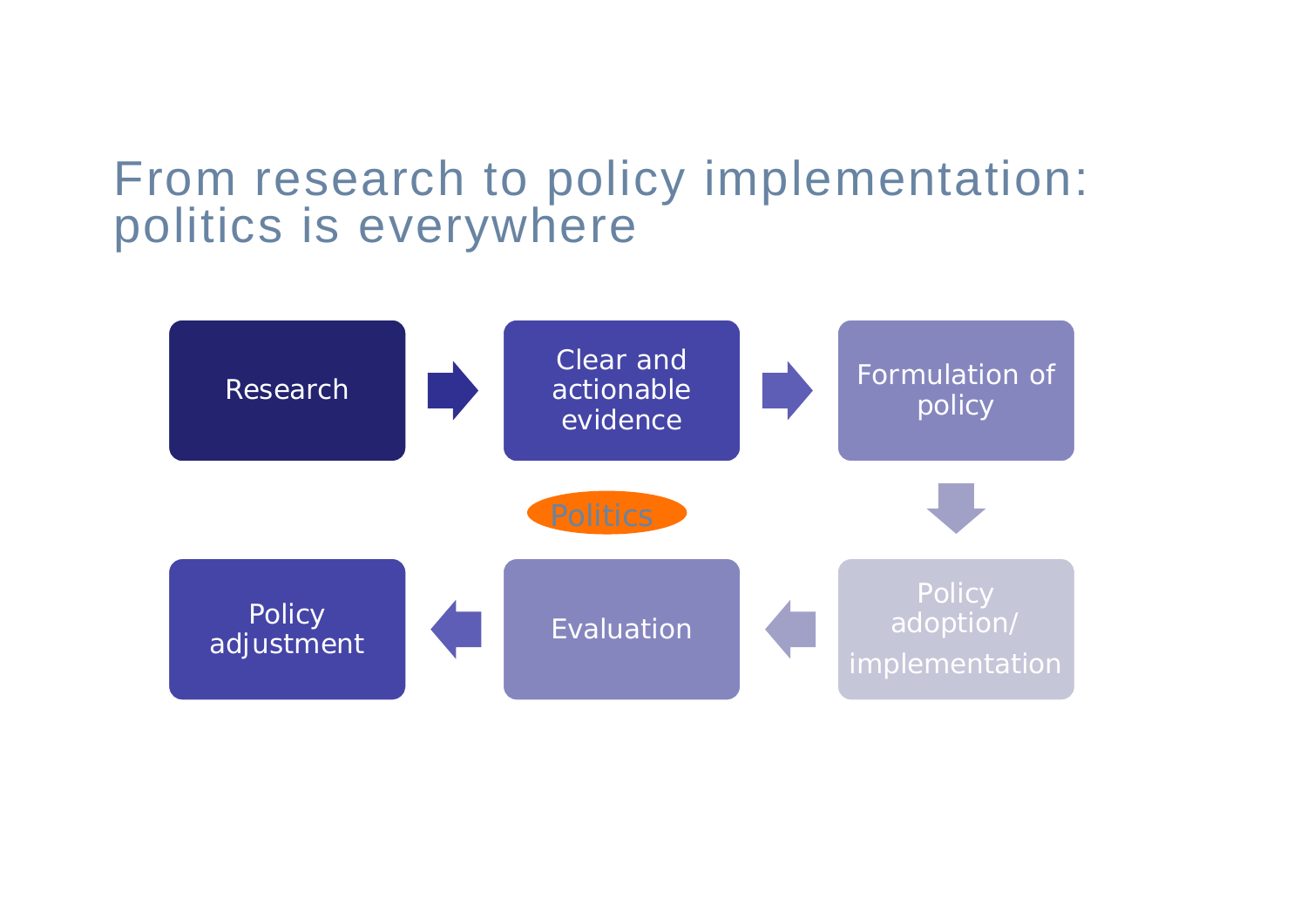## Politics influences the focus of (public) research

![](_page_2_Figure_1.jpeg)

Australia, Austria, Canada, Iceland, Japan, Korea and the United States, only Central or Federal government budget allocations for R&D are included. These statistics are based upon OECD R&D databases including the R&D Statistics (http://oe.cd/rds) and Main Science and Technology Indicators Databases (http://oe.cd/msti). For more information on these data, including on data issues such as breaks in series, please see those sources. For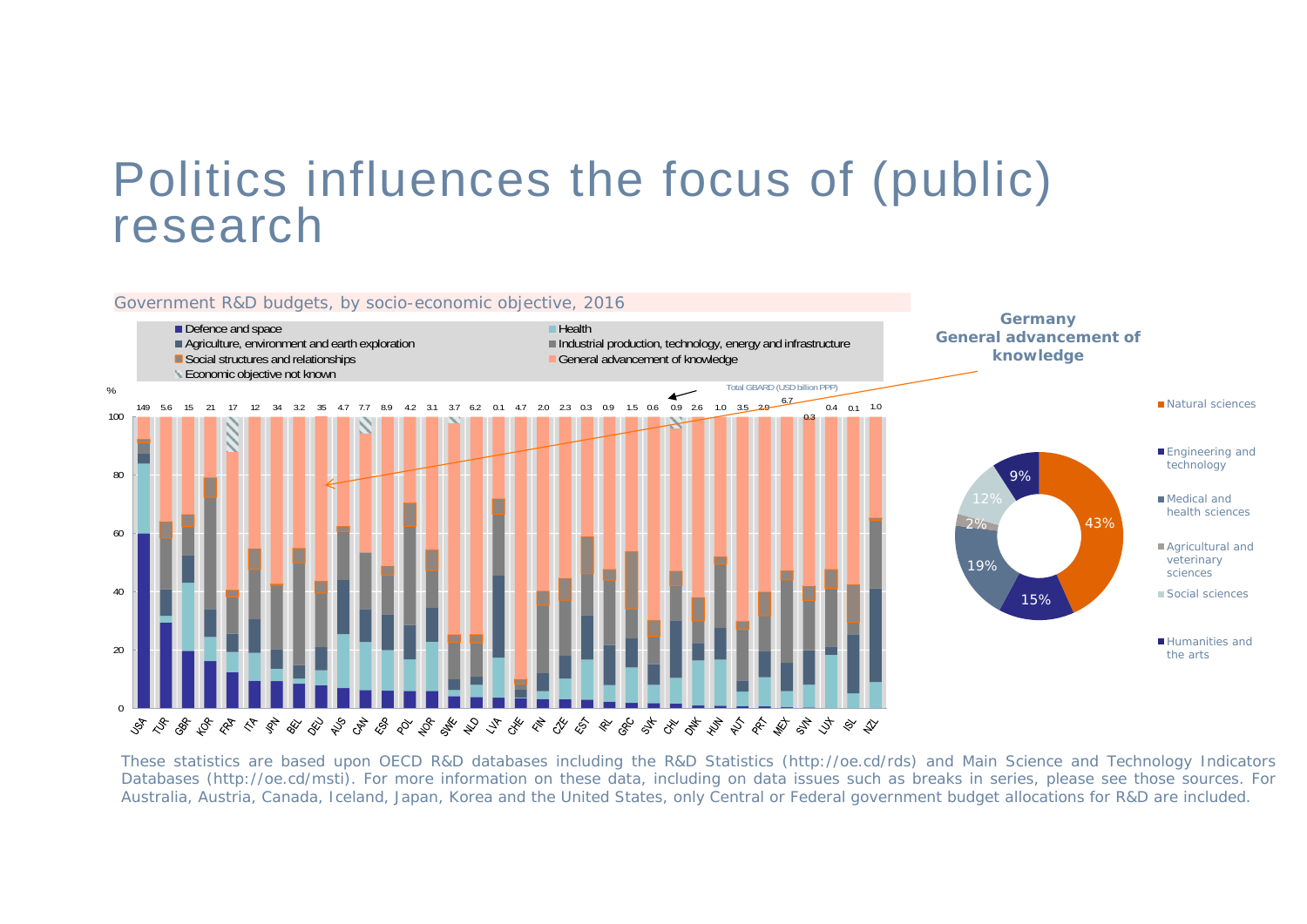### Politics (and advances in science and information) also influences topics addressed by researchers

![](_page_3_Picture_1.jpeg)

Note: The starting point was our database of 33,000 publications in EconLit with a health JEL code. The relative sizes of the title words reflect the frequency of their occurrence. The words "health", "care", "economic" and "analysis" have been removed, as have common words such as "the", "and", etc.

Fig. 4. Top-150 title words in health economics articles in the 1980s.

![](_page_3_Figure_4.jpeg)

Note: The starting point was our database of 33,000 publications in EconLit with a health JEL code. The relative sizes of the title words reflect the frequency of their occurrence. The words "health", "care", "economic" and "analysis" have been removed, as have common words such as "the", "and", etc.

Fig. 5. Top-150 title words in health economics articles in the 2000s.

#### Still very influenced by the US policy agenda

![](_page_3_Figure_8.jpeg)

Note: The starting point was our database of 33,000 publications in EconLit with a health JEL code. Each listed institution was given full credit for a publication in the case of a co-authored publication, but only the first institution was credited where an author listed multiple institutions. Institutional affiliations below the institution level were aggregated up to the level of the institution, so that for example publications originating from the Harvard School of Public Health were allocated to Harvard University along with publications originating from the Department of Economics at Harvard University. As explained in the text, only addresses with five or more articles to their name were retained for cleaning and aggregating. Institutions were then assigned a country. The size of the country's name reflects the frequency of its appearance in the author's country list.

Fig. 6. Country focus of health economics articles 1969-2009.

Source: Wagstaff A. and A.J. Culyer (2012), Four decades of health economics through a bibliometric lens, Journal of Health Economics, Volume 31, Issue 2, pp. 406-439.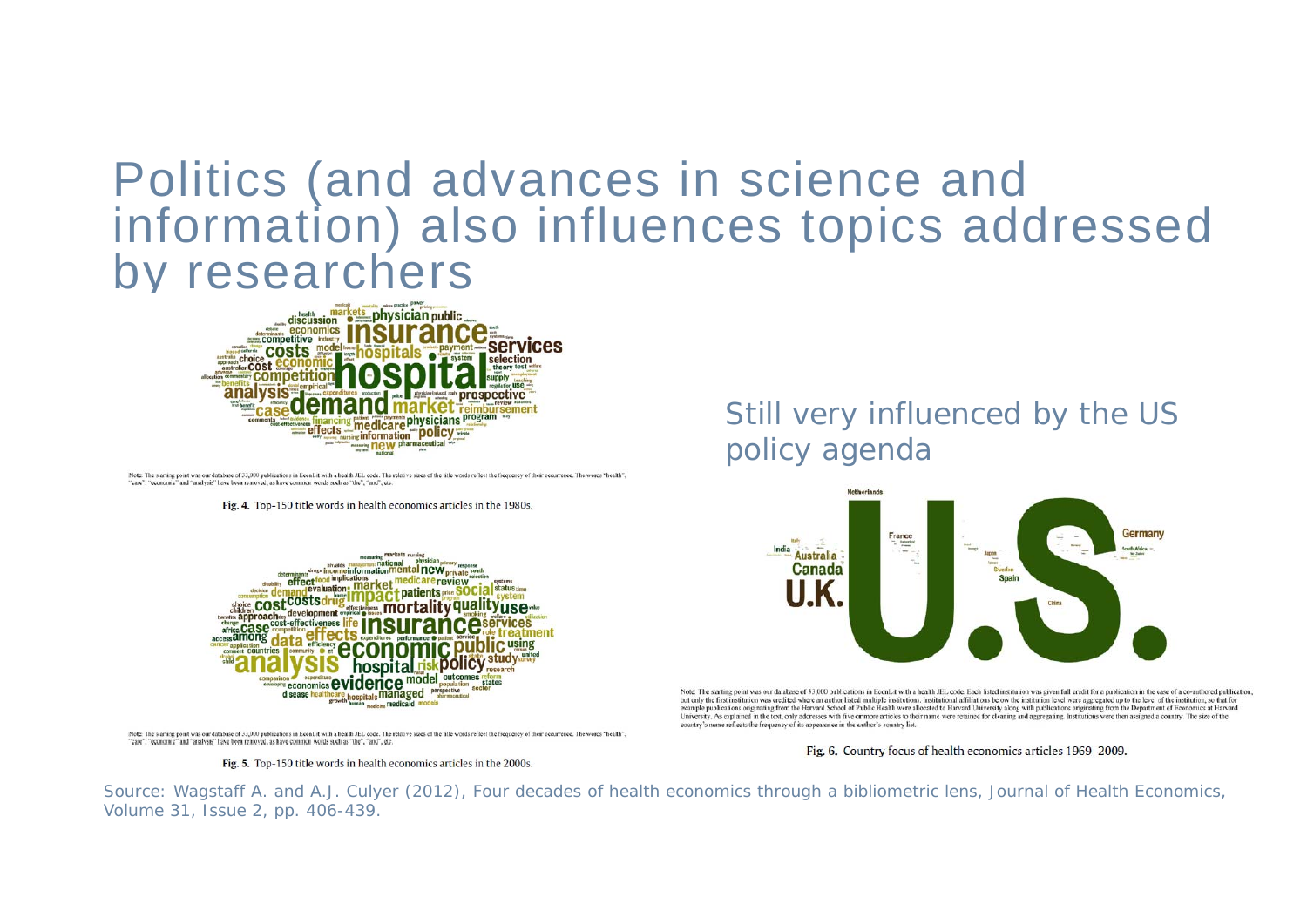## From evidence to policy change

![](_page_4_Picture_1.jpeg)

•Opponents more likely to mobilise than (diffuse) winners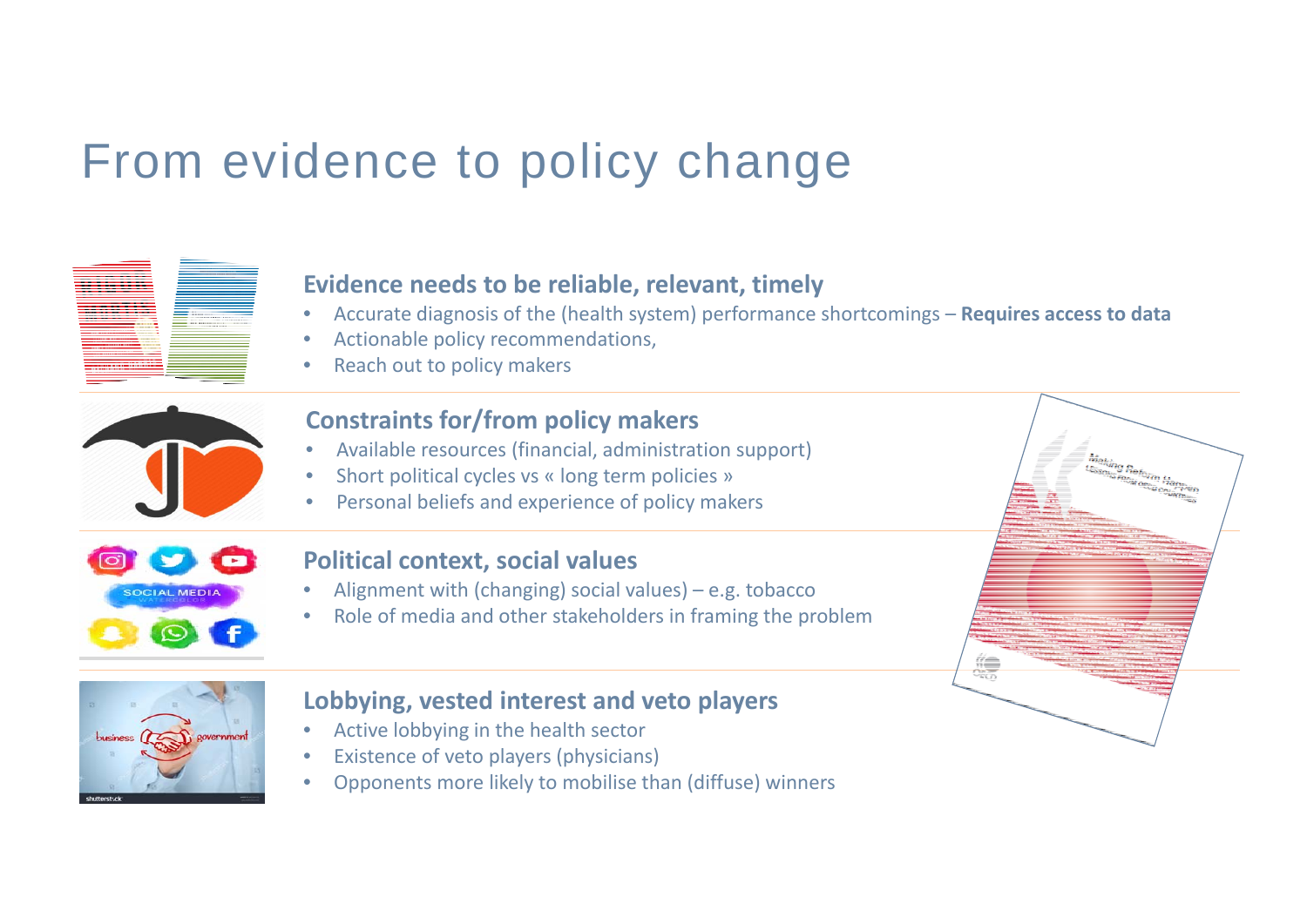### Framing the issue – access to health data

![](_page_5_Figure_1.jpeg)

Figure 6.2. Risks associated with the collection and use of personal health data

Source: Adapted from OECD (2013), Strengthening Health Information Infrastructure for Health Care Quality Governance: Good Practices, New Opportunities and Data Privacy Protection Challenges, OECD Publishing, Paris, www.oecd.org/ publications/strengthening-health-information-infrastructure-for-health-care-quality-governance-9789264193505-en.htm.

Source: OECD (2017) "New health technologies: Managing access, value and sustainability"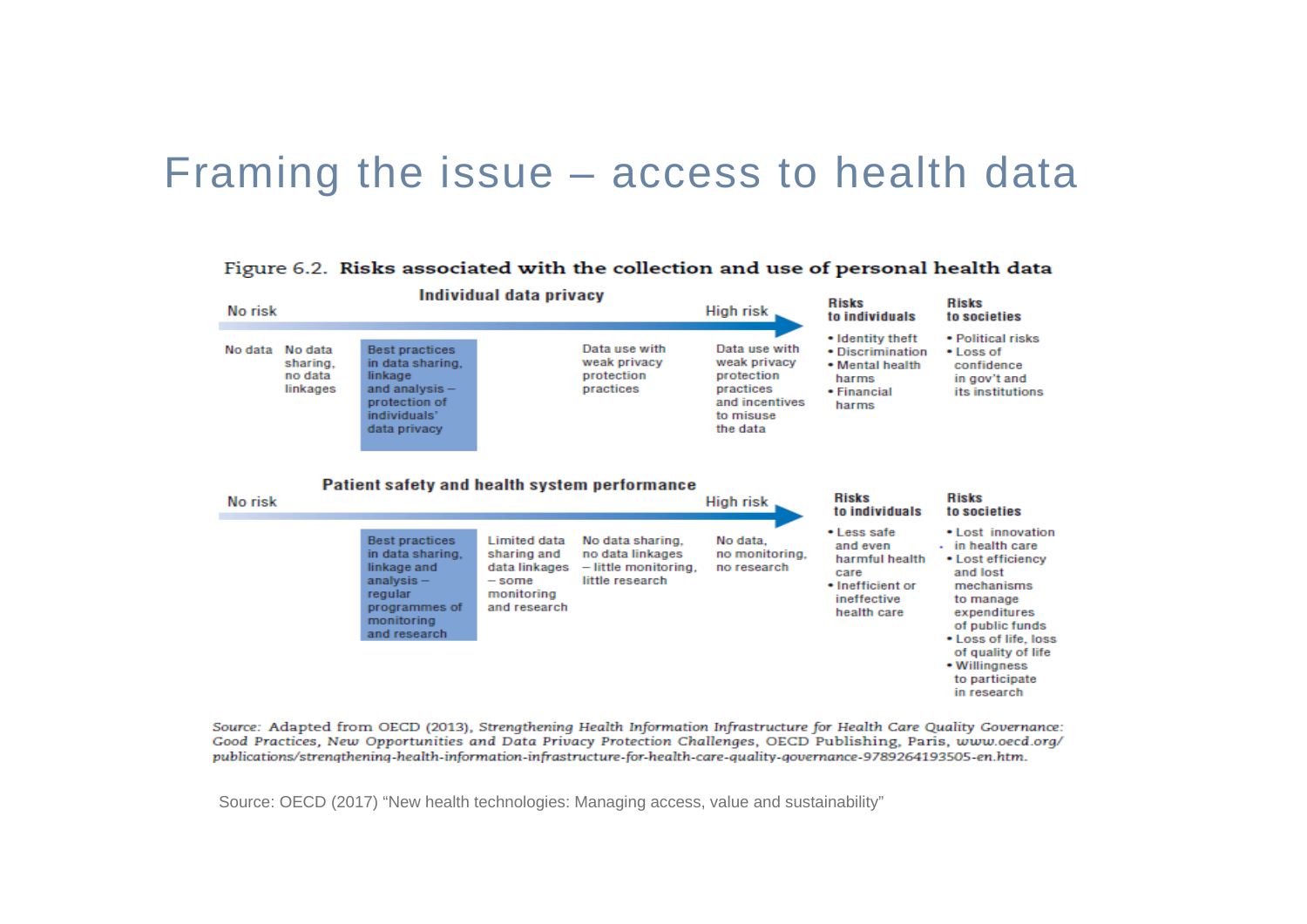## Evaluation and policy adjustments

Evaluation is not neutral (dimensions considered, short vs long term consequences –distributional consequences ,etc.)

Evaluation requires appropriate data to be available and accessible to evaluators2

Evalution should be independent and all results published 3

Evaluation should lead to adjustment where needed  $\boldsymbol{\varDelta}$